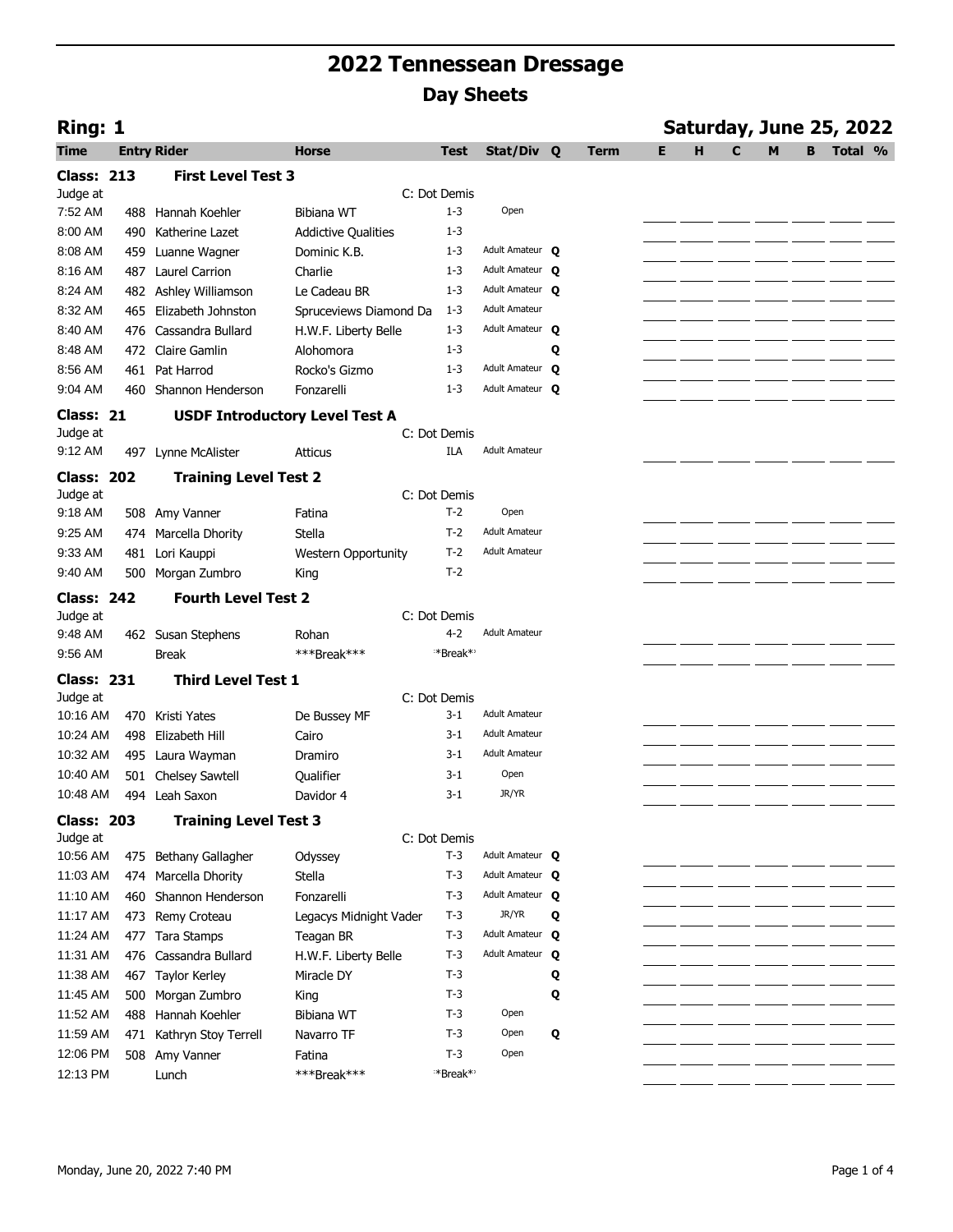| Ring: 1           |     |                            |                     |              |                      |   |             |    |   |   |   |   | Saturday, June 25, 2022 |  |
|-------------------|-----|----------------------------|---------------------|--------------|----------------------|---|-------------|----|---|---|---|---|-------------------------|--|
| <b>Time</b>       |     | <b>Entry Rider</b>         | <b>Horse</b>        | <b>Test</b>  | Stat/Div Q           |   | <b>Term</b> | E. | H | C | M | B | Total %                 |  |
| <b>Class: 252</b> |     | <b>FEI Intermedaire I</b>  |                     |              |                      |   |             |    |   |   |   |   |                         |  |
| Judge at          |     |                            |                     | C: Dot Demis |                      |   |             |    |   |   |   |   |                         |  |
| 1:06 PM           | 483 | Nelson Long                | Dream Chaser        | $_{11}$      | Adult Amateur O      |   |             |    |   |   |   |   |                         |  |
| 1:15 PM           | 454 | J T Burnley                | <b>Furst Tanzer</b> | $_{\rm I1}$  | Open                 |   |             |    |   |   |   |   |                         |  |
| 1:24 PM           | 486 | Nina Warren                | Excelsior           | $_{\rm I1}$  | Open                 | Q |             |    |   |   |   |   |                         |  |
| <b>Class: 241</b> |     | <b>Fourth Level Test 1</b> |                     |              |                      |   |             |    |   |   |   |   |                         |  |
| Judge at          |     |                            |                     | C: Dot Demis |                      |   |             |    |   |   |   |   |                         |  |
| 1:33 PM           | 507 | Joan L. Jones              | Azahar CDf          | $4 - 1$      | <b>Adult Amateur</b> |   |             |    |   |   |   |   |                         |  |
| <b>Class: 211</b> |     | <b>First Level Test 1</b>  |                     |              |                      |   |             |    |   |   |   |   |                         |  |
| Judge at          |     |                            |                     | C: Dot Demis |                      |   |             |    |   |   |   |   |                         |  |
| 1:41 PM           | 457 | Logan Warden               | Javier              | $1 - 1$      | JR/YR                |   |             |    |   |   |   |   |                         |  |
| 1:48 PM           | 505 | Sarah Hoos                 | Royal Ransom        | $1 - 1$      | Open                 |   |             |    |   |   |   |   |                         |  |
| <b>Class: 271</b> |     | <b>USDF Freestyle TOC</b>  |                     |              |                      |   |             |    |   |   |   |   |                         |  |
| Judge at          |     |                            |                     | C: Dot Demis |                      |   |             |    |   |   |   |   |                         |  |
| 2:25 PM           | 499 | Elizabeth Hill             | <b>Nimbus</b>       | FS1          | Adult Amateur O      |   |             |    |   |   |   |   |                         |  |
| <b>Class: 272</b> |     | <b>FEI Freestyle TOC</b>   |                     |              |                      |   |             |    |   |   |   |   |                         |  |
| Judge at          |     |                            |                     | C: Dot Demis |                      |   |             |    |   |   |   |   |                         |  |
| 2:34 PM           |     | 454 J T Burnley            | <b>Furst Tanzer</b> | FSI1         | Open                 |   |             |    |   |   |   |   |                         |  |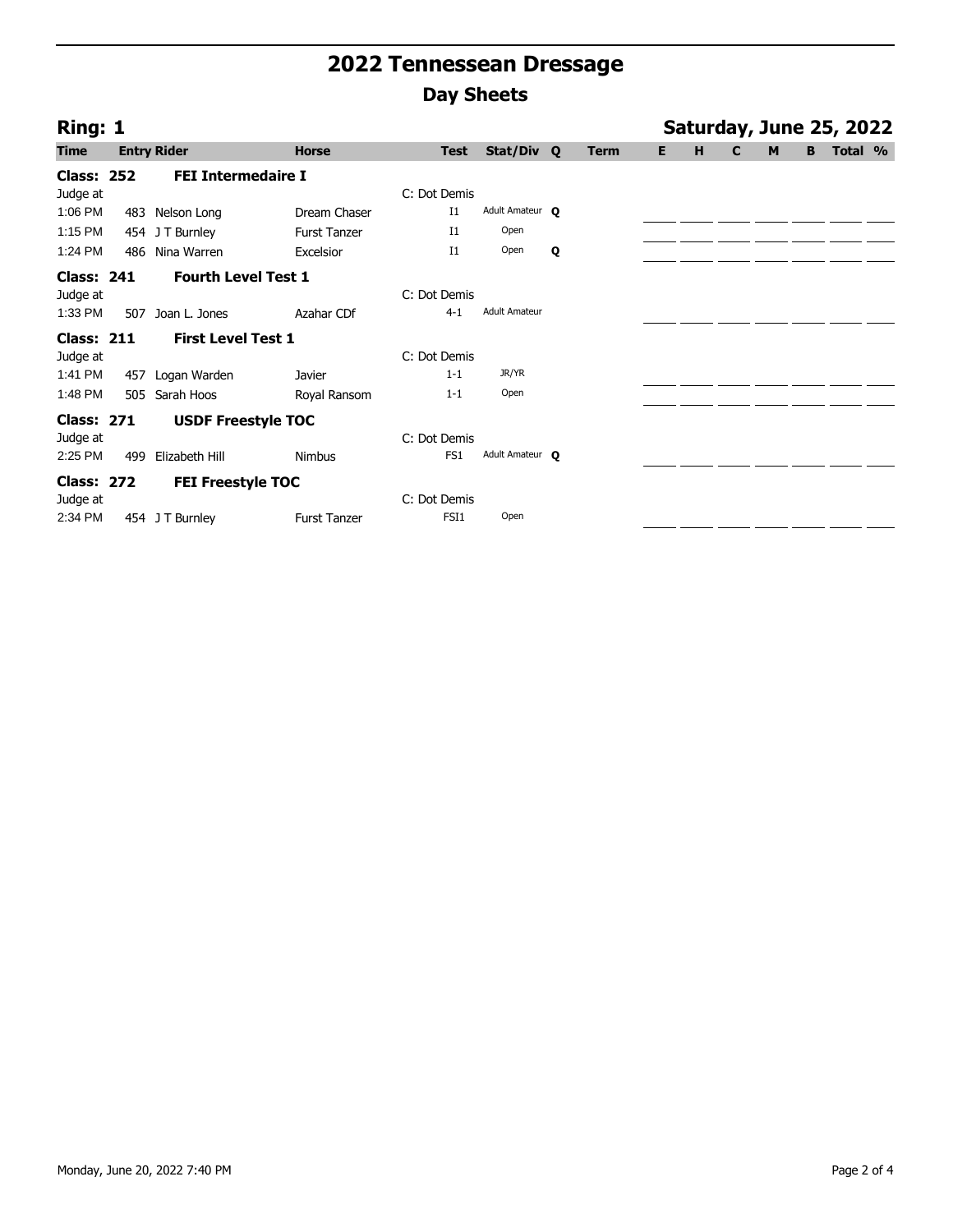| <b>Ring: 2</b>                |     |                            |                                          |                         |                        |   |             |   |   |   |   |   | Saturday, June 25, 2022 |  |
|-------------------------------|-----|----------------------------|------------------------------------------|-------------------------|------------------------|---|-------------|---|---|---|---|---|-------------------------|--|
| <b>Time</b>                   |     | <b>Entry Rider</b>         | <b>Horse</b>                             | Test                    | Stat/Div Q             |   | <b>Term</b> | Е | н | C | м | в | Total %                 |  |
| <b>Class: 233</b>             |     | <b>Third Level Test 3</b>  |                                          |                         |                        |   |             |   |   |   |   |   |                         |  |
| Judge at                      |     |                            |                                          | C: Lisa El-Ramey        |                        |   |             |   |   |   |   |   |                         |  |
| 8:00 AM                       |     | 453 Kaye Simmons           | Rhodora Htf                              | $3 - 3$                 | Adult Amateur <b>Q</b> |   |             |   |   |   |   |   |                         |  |
| 8:08 AM                       |     | 494 Leah Saxon             | Davidor 4                                | $3 - 3$                 | JR/YR                  |   |             |   |   |   |   |   |                         |  |
| 8:16 AM                       |     | 478 Jennifer Hogan         | Gratitude                                | 3-3                     | Open                   |   |             |   |   |   |   |   |                         |  |
| 8:24 AM                       | 485 | Marie Macdonald            | Soccoro                                  | 3-3                     | Open                   |   |             |   |   |   |   |   |                         |  |
| 8:32 AM                       | 464 | Bethany Gallagher          | Lloyds Legacy                            | $3 - 3$                 | Adult Amateur Q        |   |             |   |   |   |   |   |                         |  |
| 8:40 AM                       |     | 455 Jana Henry             | Velando                                  | $3 - 3$                 | Adult Amateur Q        |   |             |   |   |   |   |   |                         |  |
| 8:48 AM                       | 458 | Molly Bronaugh             | Fortissimo                               | $3 - 3$                 | Adult Amateur Q        |   |             |   |   |   |   |   |                         |  |
| 8:56 AM                       | 498 | Elizabeth Hill             | Cairo                                    | $3 - 3$                 | Adult Amateur Q        |   |             |   |   |   |   |   |                         |  |
| Class: 203N                   |     |                            | <b>Training Level Test 3 Opportunity</b> |                         |                        |   |             |   |   |   |   |   |                         |  |
| Judge at                      |     |                            |                                          | C: Lisa El-Ramey        |                        |   |             |   |   |   |   |   |                         |  |
| 9:04 AM                       |     | 504 Margaret Hahn          | <b>Dutchess</b>                          | $T-3$                   |                        |   |             |   |   |   |   |   |                         |  |
| <b>Class: 212</b>             |     | <b>First Level Test 2</b>  |                                          |                         |                        |   |             |   |   |   |   |   |                         |  |
| Judge at                      |     |                            |                                          | C: Lisa El-Ramey        |                        |   |             |   |   |   |   |   |                         |  |
| 9:11 AM                       |     | 505 Sarah Hoos             | Royal Ransom                             | $1 - 2$                 | Open                   |   |             |   |   |   |   |   |                         |  |
| 9:18 AM                       | 490 | Katherine Lazet            | <b>Addictive Qualities</b>               | $1 - 2$                 |                        |   |             |   |   |   |   |   |                         |  |
| 9:26 AM                       |     | 492 Sally Colbert          | Chinook                                  | $1 - 2$                 |                        |   |             |   |   |   |   |   |                         |  |
| <b>Class: 232</b>             |     | <b>Third Level Test 2</b>  |                                          |                         |                        |   |             |   |   |   |   |   |                         |  |
| Judge at                      |     |                            |                                          | C: Lisa El-Ramey        |                        |   |             |   |   |   |   |   |                         |  |
| 9:34 AM                       |     | 501 Chelsey Sawtell        | Qualifier                                | $3 - 2$                 | Open                   |   |             |   |   |   |   |   |                         |  |
| 9:42 AM                       |     | 493 Jules McCord           | Destinee CD                              | $3 - 2$                 | <b>Adult Amateur</b>   |   |             |   |   |   |   |   |                         |  |
| Class: 202N                   |     |                            | <b>Training Level Test 2 Opportunity</b> |                         |                        |   |             |   |   |   |   |   |                         |  |
| Judge at                      |     |                            |                                          | C: Lisa El-Ramey        |                        |   |             |   |   |   |   |   |                         |  |
| 9:57 AM                       |     | <b>Break</b>               | ***Break***                              | **Break**               |                        |   |             |   |   |   |   |   |                         |  |
| 10:17 AM                      |     | 504 Margaret Hahn          | <b>Dutchess</b>                          | $T-2$                   |                        |   |             |   |   |   |   |   |                         |  |
|                               |     |                            |                                          |                         |                        |   |             |   |   |   |   |   |                         |  |
| <b>Class: 254</b><br>Judge at |     | <b>FEI Grand Prix</b>      |                                          | C: Lisa El-Ramey        |                        |   |             |   |   |   |   |   |                         |  |
| 10:24 AM                      |     | 451 Amanda Bailey          | Quemaito                                 | GP                      | Open                   | Q |             |   |   |   |   |   |                         |  |
| 10:33 AM                      |     | 456 Anne Forby             | <b>Donner Prince</b>                     | GP                      | Adult Amateur Q        |   |             |   |   |   |   |   |                         |  |
| 10:42 AM                      |     | 469 Cathie Fergus-Watson   | Levitate                                 | GP                      | Open                   |   |             |   |   |   |   |   |                         |  |
|                               |     |                            |                                          |                         |                        |   |             |   |   |   |   |   |                         |  |
| <b>Class: 221</b><br>Judge at |     | <b>Second Level Test 1</b> |                                          | C: Lisa El-Ramey        |                        |   |             |   |   |   |   |   |                         |  |
| 10:51 AM                      |     | 479 Kathryn Stoy Terrell   | Penelope Pitstop HF                      | 2-1                     | Open                   |   |             |   |   |   |   |   |                         |  |
| 10:58 AM                      |     | 493 Jules McCord           | Destinee CD                              | $2 - 1$                 | <b>Adult Amateur</b>   |   |             |   |   |   |   |   |                         |  |
| 11:06 AM                      |     | 491 Elizabeth Hart         | Kestrel                                  | 2-1                     | <b>Adult Amateur</b>   |   |             |   |   |   |   |   |                         |  |
| 11:13 AM                      |     | 492 Sally Colbert          | Chinook                                  | $2 - 1$                 |                        |   |             |   |   |   |   |   |                         |  |
| 11:21 AM                      |     | 452 Wren Burnley           | Pianissimo                               | 2-1                     | Open                   |   |             |   |   |   |   |   |                         |  |
| 11:28 AM                      |     | 470 Kristi Yates           | De Bussey MF                             | $2 - 1$                 | <b>Adult Amateur</b>   |   |             |   |   |   |   |   |                         |  |
| 11:36 AM                      |     | 499 Elizabeth Hill         | Nimbus                                   | 2-1                     | <b>Adult Amateur</b>   |   |             |   |   |   |   |   |                         |  |
|                               |     |                            |                                          |                         |                        |   |             |   |   |   |   |   |                         |  |
| <b>Class: 251</b>             |     | <b>FEI Prix St George</b>  |                                          |                         |                        |   |             |   |   |   |   |   |                         |  |
| Judge at<br>11:40 AM          |     | 468 Sarah Baggette         | Fliegan                                  | C: Lisa El-Ramey<br>PSG | Adult Amateur Q        |   |             |   |   |   |   |   |                         |  |
|                               |     |                            |                                          |                         |                        |   |             |   |   |   |   |   |                         |  |